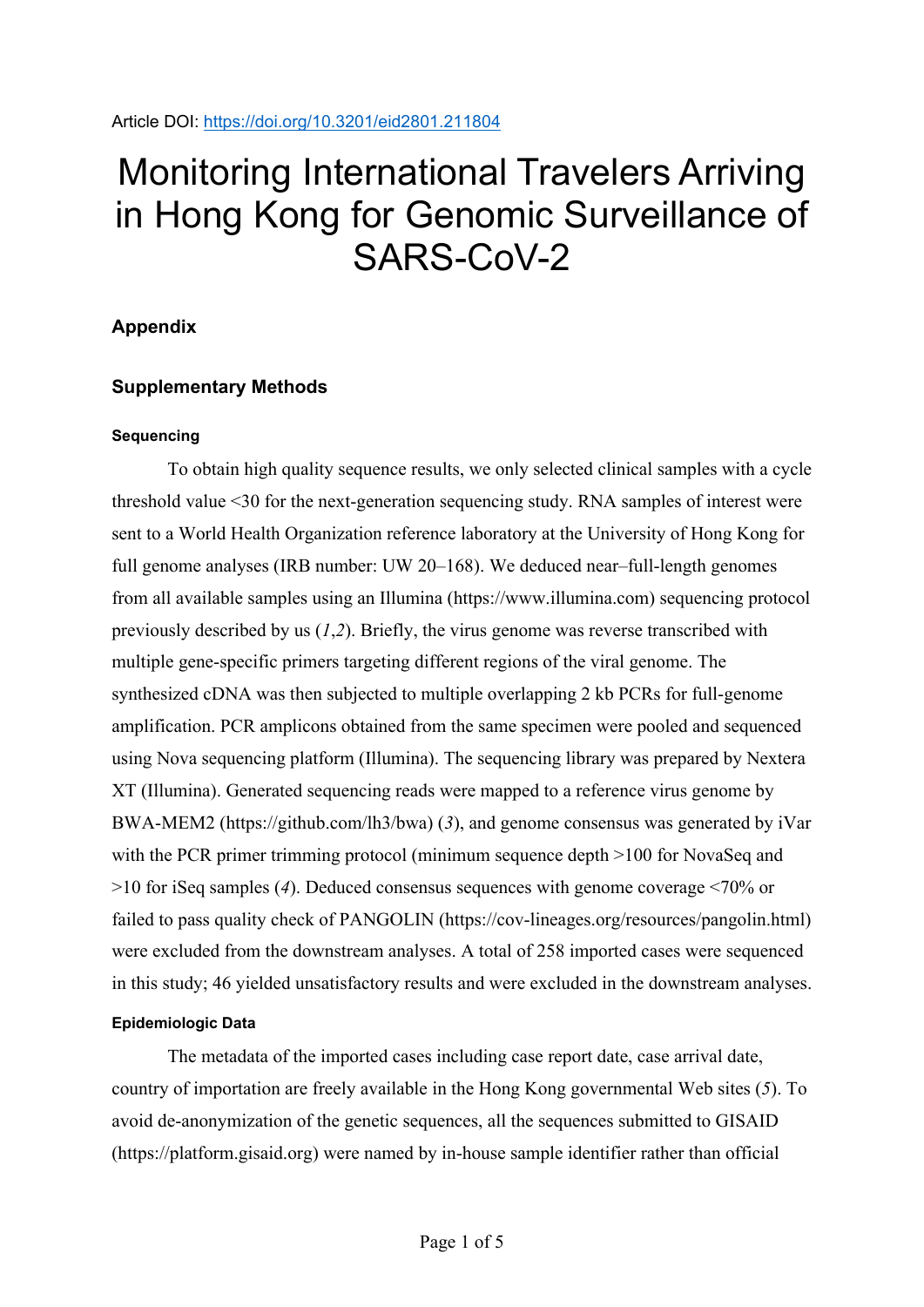case number. The sex and age of the cases are not provided by default. The sample collection/report dates were only revealed in year-month format.

## **Phylogenetic Analysis**

Maximum likelihood phylogenies were estimated using IQ-TREE (v.2.1.3) (*6*), employing the JC nucleotide substitution model with Wuhan-Hu-1 (GenBank: MN908947.3) as the outgroup. Dating of the Hong Kong tree and reconstruction of the ancestral node sequences were performed using Treetime v 0.8.1 (https://github.com/neherlab/treetime) (*7*). Lineages were classified using PANGOLIN (v.3.1.7) (pangoLEARN version 2021–07–09) (8). The global sequences were subsampled evenly ( $N = 3$ , per country per week, total  $N =$ 1,380) from all the high-quality Delta-variant sequences from GISAID (assessed 2021–06– 28).

## **Data Availability**

Virus sequences reported in this study are available from GISAID (Appendix Table 1).The data and analyzing scripts used in the study can be accessed in a GitHub repository (https://github.com/Leo-Poon-Lab/HK-Delta-variants).

## **Local Cases Linked to the Airport**

Case-patient A was a ground staff person who escorts aircrews in the airport. Epidemiologic investigations revealed that patient A had brief encounters with a COVID-19 cluster imported from Indonesia in the airport (*9*), and our genomic analyses of these cases confirmed the findings (Figure, case A, cluster 32). Case-patient B was a porter at the airport. Epidemiologic investigations revealed that patient B might have acquired the infection during his stay in a Russian cargo aircraft which briefly stayed in Hong Kong. Our sequence analyses also confirmed that the viral sequence from patient B was genetically most similar to our cases imported from Russia (Figure, clusters 27 and 28).

## **References**

- 1. Choi EM, Chu DKW, Cheng PKC, Tsang DNC, Peiris M, Bausch DG, et al. In-flight transmission of SARS-CoV-2. Emerg Infect Dis. 2020;26:2713–6. [PubMed](https://www.ncbi.nlm.nih.gov/entrez/query.fcgi?cmd=Retrieve&db=PubMed&list_uids=32946370&dopt=Abstract) <https://doi.org/10.3201/eid2611.203254>
- 2. Sit THC, Brackman CJ, Ip SM, Tam KWS, Law PYT, To EMW, et al. Infection of dogs with SARS-CoV-2. Nature. 2020;586:776–8. [PubMed](https://www.ncbi.nlm.nih.gov/entrez/query.fcgi?cmd=Retrieve&db=PubMed&list_uids=32408337&dopt=Abstract) <https://doi.org/10.1038/s41586-020-2334-5>
- 3. Vasimuddin M, Misra S, Li H, Aluru S. Efficient architecture-aware acceleration of BWA-MEM for multicore systems. 2019 IEEE International Parallel and Distributed Processing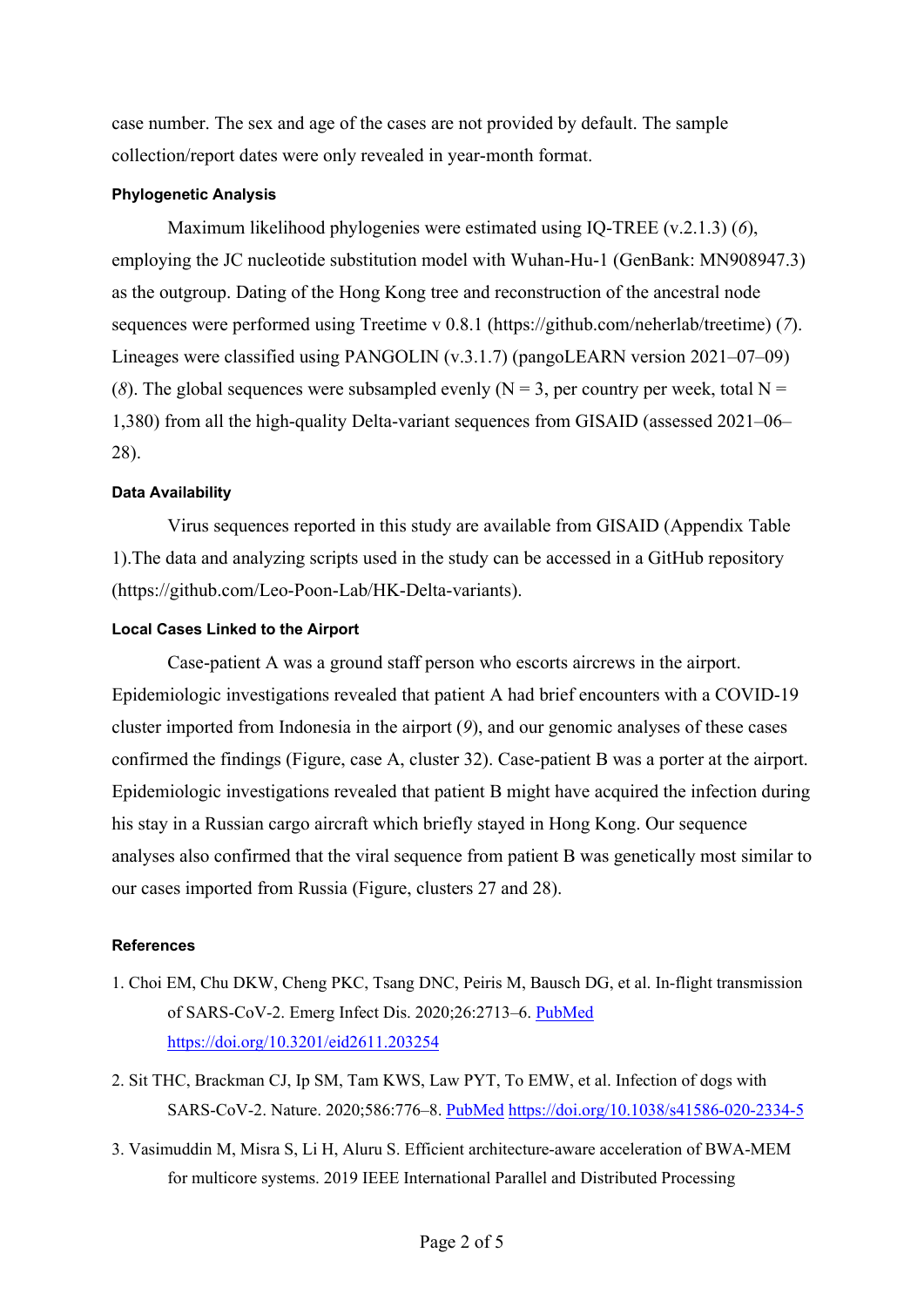Symposium (IPDPS); 2019 May 20–24; Rio de Janeiro, Brazil. Piscataway, NJ, USA: IEEE; 2019. p. 314–24.

- 4. Grubaugh ND, Gangavarapu K, Quick J, Matteson NL, De Jesus JG, Main BJ, et al. An ampliconbased sequencing framework for accurately measuring intrahost virus diversity using PrimalSeq and iVar. Genome Biol. 2019;20:8. [PubMed](https://www.ncbi.nlm.nih.gov/entrez/query.fcgi?cmd=Retrieve&db=PubMed&list_uids=30621750&dopt=Abstract) [https://doi.org/10.1186/s13059-018-](https://doi.org/10.1186/s13059-018-1618-7) [1618-7](https://doi.org/10.1186/s13059-018-1618-7)
- 5. Hong Kong Government. Data in coronavirus disease (COVID-19). [cited 2021 Aug 19] https://data.gov.hk/en-data/dataset/hk-dh-chpsebcddr-novel-infectious-agent
- 6. Minh BQ, Schmidt HA, Chernomor O, Schrempf D, Woodhams MD, von Haeseler A, et al. IQ-TREE 2: new models and efficient methods for phylogenetic inference in the genomic era. [Erratum in Mol Biol Evol. 2020;37:2461.]. Mol Biol Evol. 2020;37:1530–4. [PubMed](https://www.ncbi.nlm.nih.gov/entrez/query.fcgi?cmd=Retrieve&db=PubMed&list_uids=32011700&dopt=Abstract) <https://doi.org/10.1093/molbev/msaa015>
- 7. Sagulenko P, Puller V, Neher RA. TreeTime: Maximum-likelihood phylodynamic analysis. Virus Evol. 2018;4:vex042. [PubMed](https://www.ncbi.nlm.nih.gov/entrez/query.fcgi?cmd=Retrieve&db=PubMed&list_uids=29340210&dopt=Abstract) <https://doi.org/10.1093/ve/vex042>
- 8. O'Toole A, Scher E, Underwood A, Jackson B, Hill V, McCrone JT, et al. Assignment of epidemiological lineages in an emerging pandemic using the pangolin tool. Virus Evol. 2021;7:veab064.
- 9. Hong Kong Government. CHP investigates one additional confirmed case of COVID-19 and amends case classification. [cited 2021 Aug 19] https://www.info.gov.hk/gia/general/202106/29/P2021062900391.htm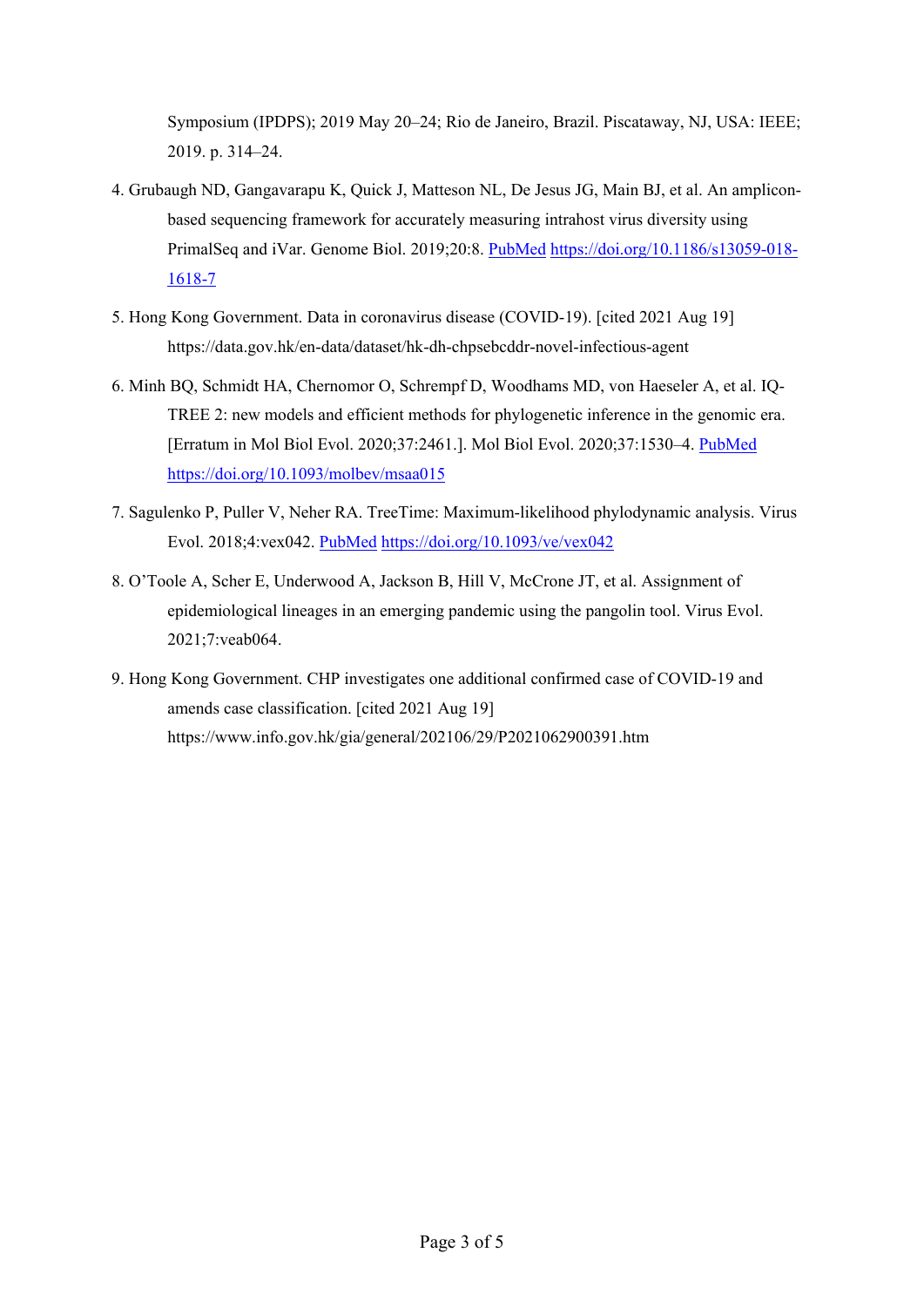

**Appendix Figure 1.** Phylogeny of SARS-CoV-2 B.1.617 variants identified in Hong Kong (left) and globally (right). The tips in the trees are colored according to the countries of origins. The global sequences were subsampled evenly ( $N = 3$  per country per week, total  $N = 1,380$ ) from all the highquality Delta-variant sequences from GISAID (assessed 28 Jun 2021). Mutations defining the Delta sublineages were labeled at the ancestral nodes (*8*). Cases imported to Hong Kong that were epidemiologically linked are labeled with the same cluster number. Maximum likelihood phylogenies were estimated using IQ-TREE (v.2.1.3) (https://www.iqtree.org), employing the JC nucleotide substitution model with Wuhan-Hu-1 (GenBank accession no. MN908947.3) as the outgroup. Dating of the trees and reconstruction of the ancestral node sequences were performed using Treetime (v0.8.1) (https://treetime.readthedocs.io/en/latest). Lineages were classified using PANGOLIN (v3.1.7) (https://cov-lineages.org/resources/pangolin.html).